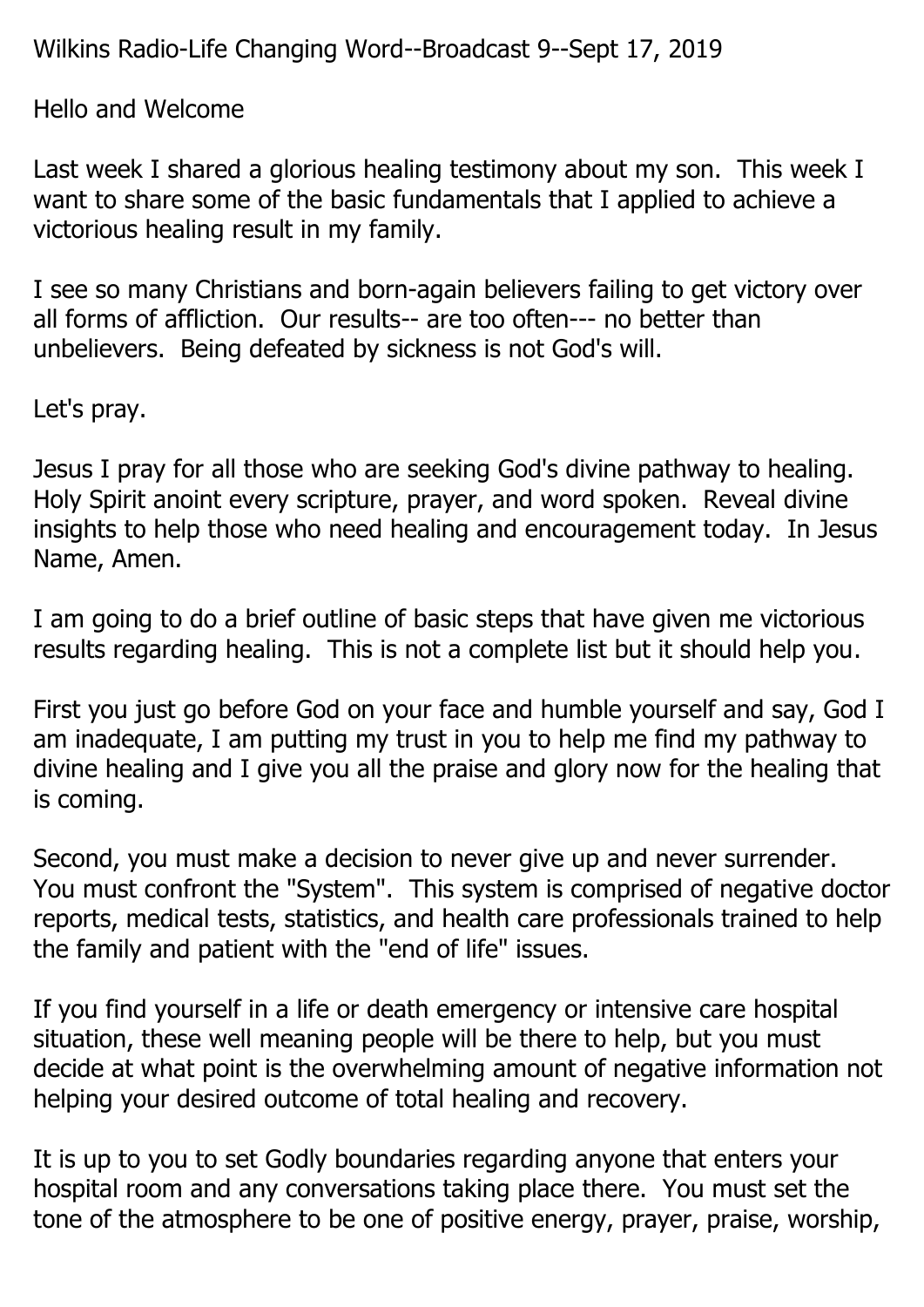and healing. You are not there to make friends, or be liked, or play hostess to the visitors.

You are on a mission from God. If not you, then who will stand in the gap, repair the breach in the wall, and guard the sacred ground.

I cannot emphasize this point enough.

You are at war and even family members, friends, and visitors who have the best of intentions will sabotage your healing if you do not erect Godly defenses and protect your territory like a momma bear protecting her cub. A momma bear is not going to negotiate with anything that she senses is a danger or threat to her baby. She just reacts and protects.

I have had people from church even come to pray and they are praying from a place of defeat. They pray that God will comfort us as our loved one dies.

Well excuse me. I don't need that prayer until death has actually occurred. I call these very caring people Job's comforters or just nice people who have been taught wrong healing doctrine.

They don't realize it, but they are aiding the enemy and unfortunately you just have to have the hospital staff put up No Visitor signs on your hospital door and become a gatekeeper.

If you are at home, you have to enforce the same rules. Also, be careful what phone calls, text messages, emails, or social media that you allow into your life.

You cannot compromise and dilute God's Word and your faith and expect a miracle healing.

This step requires the right balance of gratitude for everyone's concern and non-negotiable firmness. You will probably offend people to be truthful, but you are not there to be popular. You are there to win over death, sickness, and permanent disability.

Third you must pray and you enlist every family member, friend, church, prayer group, Bible study, TV or radio ministry, medical staff and chaplain, or acquaintance that you come in contact with to pray. I had people at my dental office, insurance office, bank, and random people everywhere praying.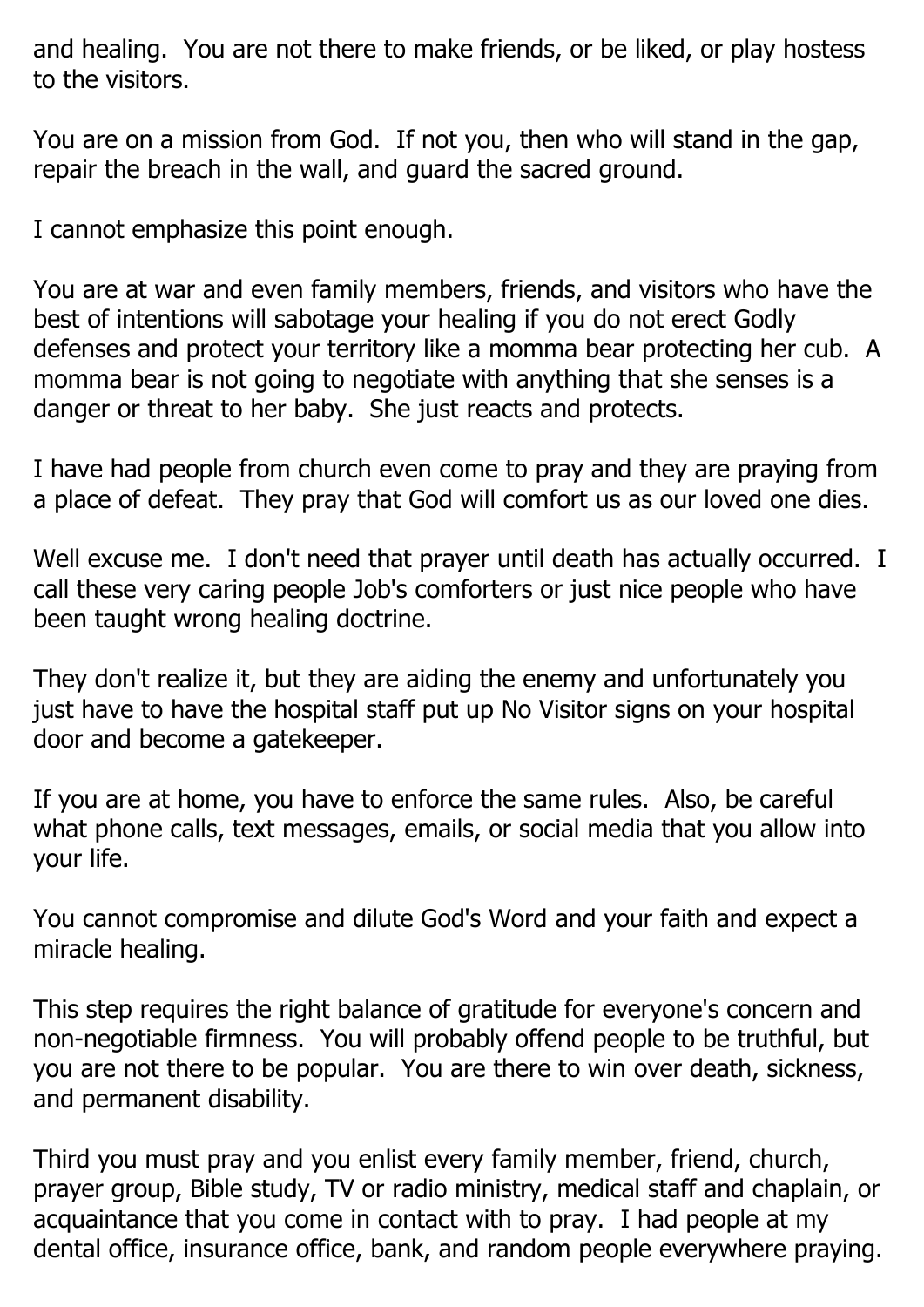In addition, I believing in fasting. I have done fasts where I only drank water for several days. But the most common fasts that I do is to not eat until after 3 pm. I will only drink water or juice. Some people will fast a particular meal and use that time to pray. Another fast is to give up a food or a beverage that you really enjoy almost every day. Fasting is about your attitude. If what you are fasting is a sacrifice unto the Lord, I believe God honors it and it will achieve results.

Another basic healing step I take is to lay hands on the sick, anoint them with anointing oil, and gather elders of the faith to pray the prayer of faith. I also anoint pieces of cloth and have the sick person wear this prayer cloth at all times. There is nothing magic about these cloths, but they just provide a point of constant contact between the sick person and those that are praying for them. There are several ministries and churches that take olive oil and prayer over it and anoint the oil and then you can request a bottle of this oil and use it to anoint and pray for the sick

I also, cannot stress this next step enough. When you pray for a sick person, pray the Word. For example, choose a healing scripture like Jer 30:17 For the Lord will restore health unto you, and the Lord will heal you of thy wounds, but substitute the name of the sick person in the scripture. For the Lord will restore health unto Sally, and the Lord will heal Sally of her wounds. I have prayed for my children, my husband, just many people by putting their name in the actual scripture. I have seen great breakthroughs praying the scriptures.

In addition, be careful what you say about this situation, sickness, and any outcomes. Your words are containers of power. Your words have creative power for good and evil. God's Word says you will have what you say.

Do not speak negative words over anyone you care about if you want positive outcomes for your family. Do not own any sickness. Do not say you have a certain disease. You can find ways to talk about the situation without taking ownership of a sickness.

Also, if someone else speaks negative words about you or your family, you should firmly rebuke them and ask them not to say negative outcomes over your family.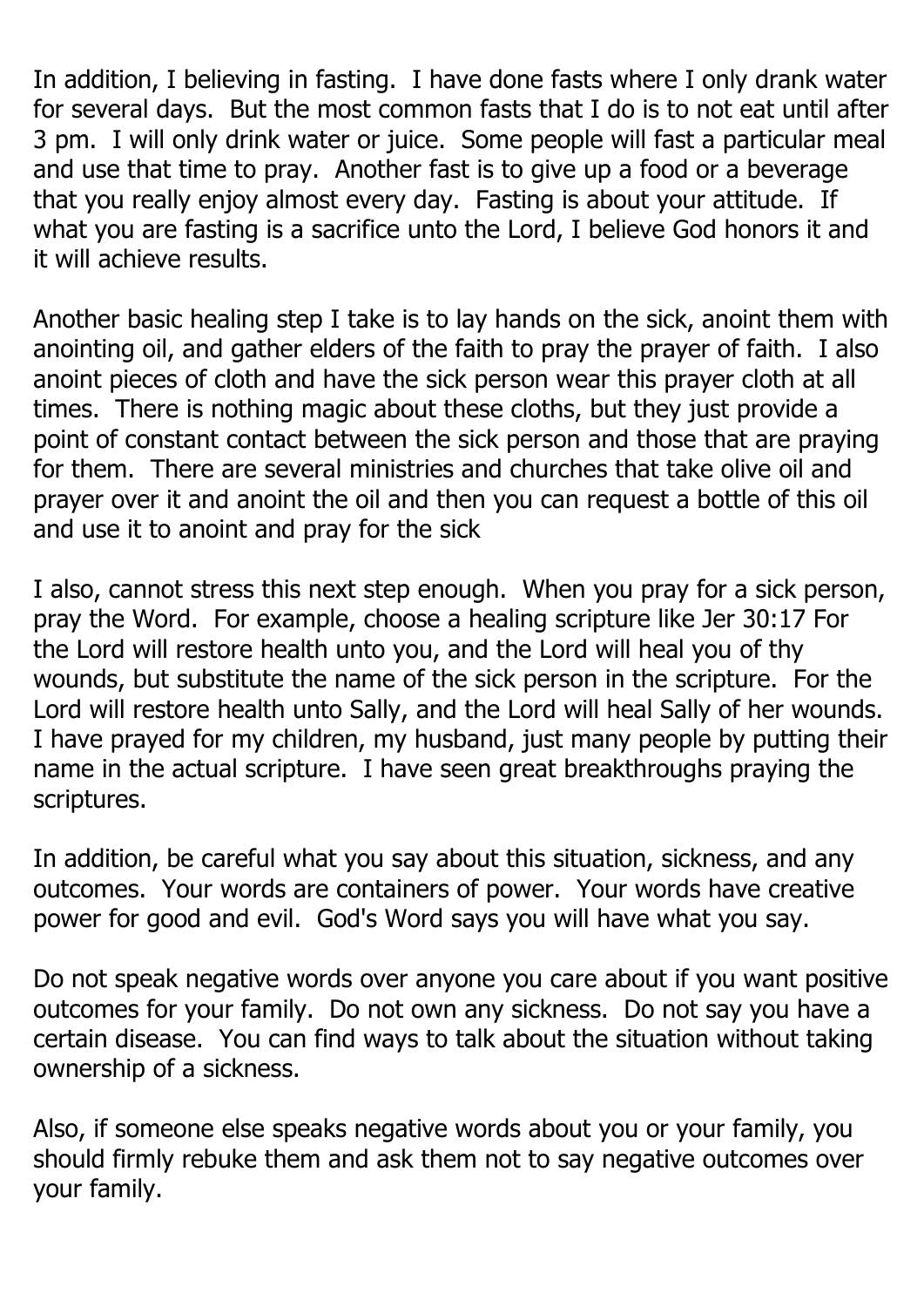I have even told doctors, that I understand the information that they have told me, but in addition to their medical help, I am believing for God to heal me.

I thank God for doctors, medicines, and medical science. They have their place in helping us recover from many diseases, but I also believe that it was a loving God who helped them discover this information and it is God who ultimately causes our bodies to mend and heal.

The next step that I take when I ask God for healing and it has provided great breakthroughs is to plant a financial seed. A farmer cannot expect a harvest unless he plants a specific seed to produce a specific crop. I will pray and ask God to direct me to the church or Christian organization in which I should plant this seed for my need. I want to make sure that the ministry is "Good Ground" and I pray about the amount. A good rule of thumb is "If it does not move me, will it move God". It is like the story about the widow's mite. The amount that the widow gave was a very small amount, but God saw that she gave ALL she had. God saw her heart and not the amount. Also, make sure you Name your seed. State that this offering is unto the Lord for healing whatever condition you are suffering with.

Finally, make sure you are taking communion. I have taken communion at home and every day and several times a day to get healing results. Remember this is a supernatural meal that heals.

The Bible states that if we fail to partake of communion often that it is the reason why many believers are sick and die early. Also, make sure you take communion with a clean heart that has repented of its sins and has forgiven those who have trespassed against you.

I have the communion elements at home, which usually consists of little crackers and juice. After I pray and repent and forgive others, I take the cracker which represents Christ body and I pray this prayer:

Jesus you instructed me to do this often and in remembrance of what you did for me at the cross. This bread represents your body which you allowed to be broken, pierced, and beaten so that my body may be whole and well. You bore all my sickness, diseases, and symptoms on the cross that I may have divine health and by the stripes that fell on your back I am completely healed. I believe and receive that same resurrection power that brought you back to life dwells in me to deliver me from all sickness and premature death. In Jesus name, Amen.